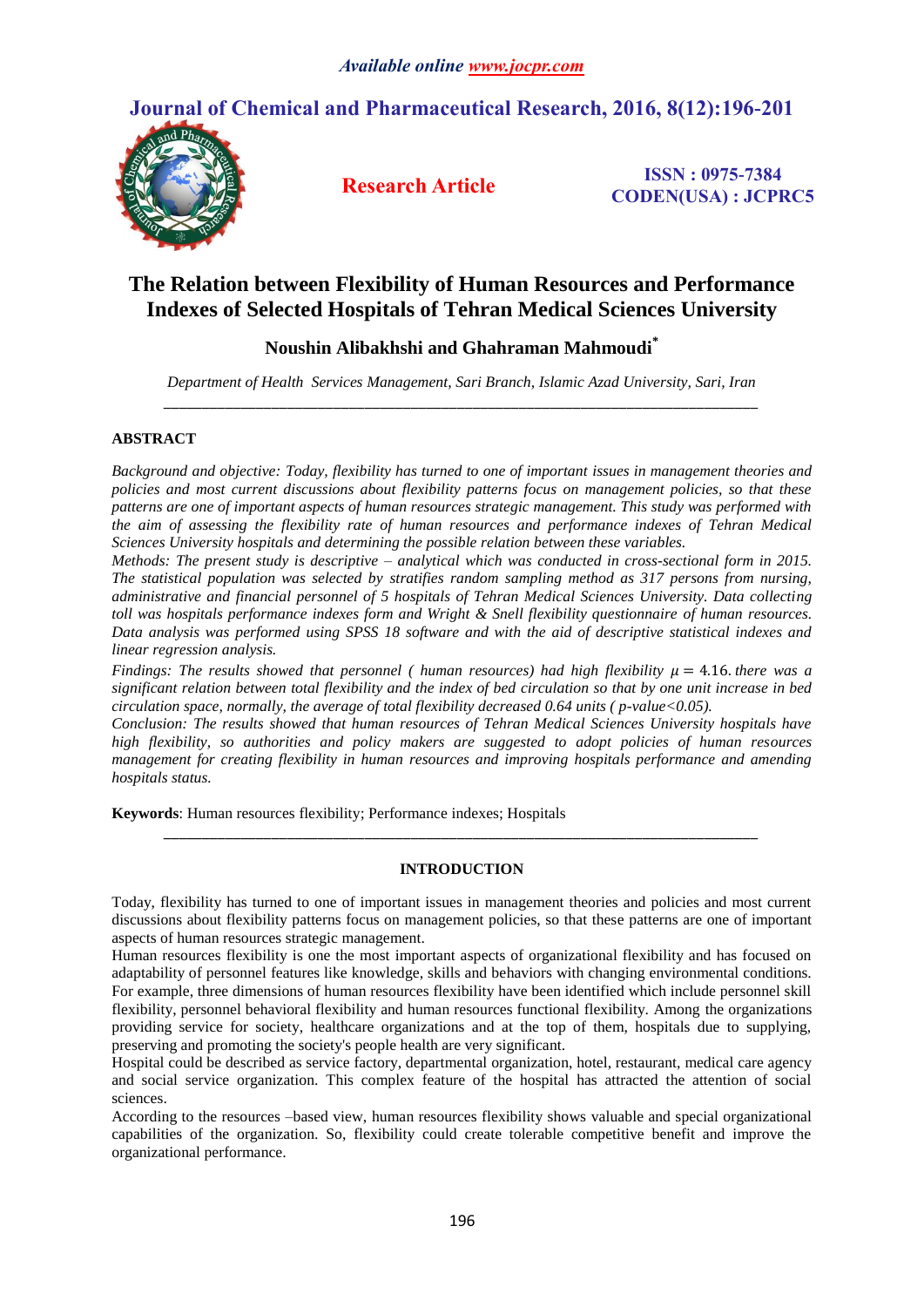Hospital indexes show hospital performance in various grounds. Therefore, universal attention to these markers is essential. Also, hospital indexes as the most important factor indicative of the hospital performance should be examined and compared in specific time periods and their status in various provinces, regions and organizations to be specified. Suitable use of flexibility patterns is an important element in performance management and could lead to performance improvement. Today, flexibility has turned to one of important issues in organizational thinking and has a great impact on companies' performance. Masiripour et.al, in their study, has examined the relation between making brand and performance indexes of Mashhad Ghaemshahr hospital. Data in the ground of created hoteling brands has been collected by referring to the hospital and interviewing and observing changes and studied performance indexes with cooperation of the hospital statistics center and the obtained results indicate that there is no significant relation between making brand and average of changes in the number of clients, while there is a significant relation between brand making happened in the hoteling field and changes in average of bed occupancy and bed circulation. Also, they state that brand making is effective in hospital performance improvement in competitive environments who seek to attract selected patients.

 $\_$  , and the contribution of the contribution of  $\mathcal{L}_\mathcal{A}$  , and the contribution of  $\mathcal{L}_\mathcal{A}$ 

Barati et.al conducted a study with the aim of examining the relation between organizational health and performance indexes in treatment centers affiliated to Tehran Medical Sciences University and among 300 employees of this center. This study data has been collected using standard questionnaire of organizational health and performance indexes checklist and the obtained results show that totally there is no significant relation between organizational health and each of performance indexes.

Najafi Kalyani, during his studies about human resources flexibility and creating value among 129 persons form technical and operational managers of insurance industry organization in Iran, states that human resources flexibility has a positive and significant impact on value creation in insurance companies and in human resources flexibilities (functional, skill – behavioral), skill flexibility has the greatest impact on value creation in the organization. In this study, for assessing dimensions of human resources flexibility, Wright & Snell questionnaire and for assessing value creation, scholar-made questionnaire were used.

In the studied performed, financial performance, effectiveness and efficiency have mostly been noticed. Also, no study was performed in the field of human resources flexibility in service organizations especially hospitals and most studies in this field have been performed in productive and industrial industries of the world.

And, also, regarding that personnel in the organization are scarce resources and if they have diverse and flexible capabilities and skills effectively help the organization in acquiring competitive advantage and finally improvement of organizational performance, in this study the relation between human resources flexibility and performance indexes of Tehran Medical Sciences University hospitals are examined.

#### **MATERIALS AND METHODS**

This study is descriptive- correlation and it is applied in respect of aim and was conducted in cross sectional from in selected hospitals of Tehran Medical Sciences University in 2015. The research environment includes 5 hospitals affiliated to Tehran Medical Sciences University including Baharloo, Bahrami, Shariati, Ziaeian and Arash. The studies personnel were totally 1827 persons that 317 persons were selected among them as sample. The research data was collected using Wright & Snell questionnaire by the scholar from studied hospitals and the questionnaires were appropriately distributed among 239 nurses, 78 departmental employees and also between hospitals. The tests used in this part include: one-way variance analysis test and linear regression

analysis that the rate of accepted error in the present study was considered 0.05.

#### **Findings**

Based on the results obtained from questionnaires, the average flexibility score of total human resources has been obtained 4.16 that by comparing this score with status index, its rate was evaluated. And also, the results showed that the greatest rate of bed occupancy in the studied hospitals is related to Ziaiean hospital and the least rate belongs to Bahrami hospital (table1). Also, the greatest rate of bed circulation has been in Ziaiean hospital and the least was related to Bahrami hospital. About the rate of reception for each bed, Ziaiean hospital has the highest rate and in contrast Bahrami hospital is the least range in this index. Also, average patient inhabitancy in the least rate has been in Ziaiean hospital and the greatest rate in Baharloo hospital. The ratio of surgeries to operation room in Shariati Hospital as 185 cases is the greatest rate and in Ziaiean hospital as 39 surgery cases is in the least rate among studied hospitals. Also, the least mortality raw rate belongs to Bahrami hospital and the greatest rate belongs to Baharloo hospital (table1).

For examining the relation between total flexibility and independent collected variables, linear regression model was used. in this model, the average total flexibility was considered as dependent variable and gender, profession group , educations , age, work record besides hospitals performance indexes ( ratio of reception for each bed, bed circulation space, average of patient inhabitancy, ratio of surgeries to operation room and raw mortality) as independent variable.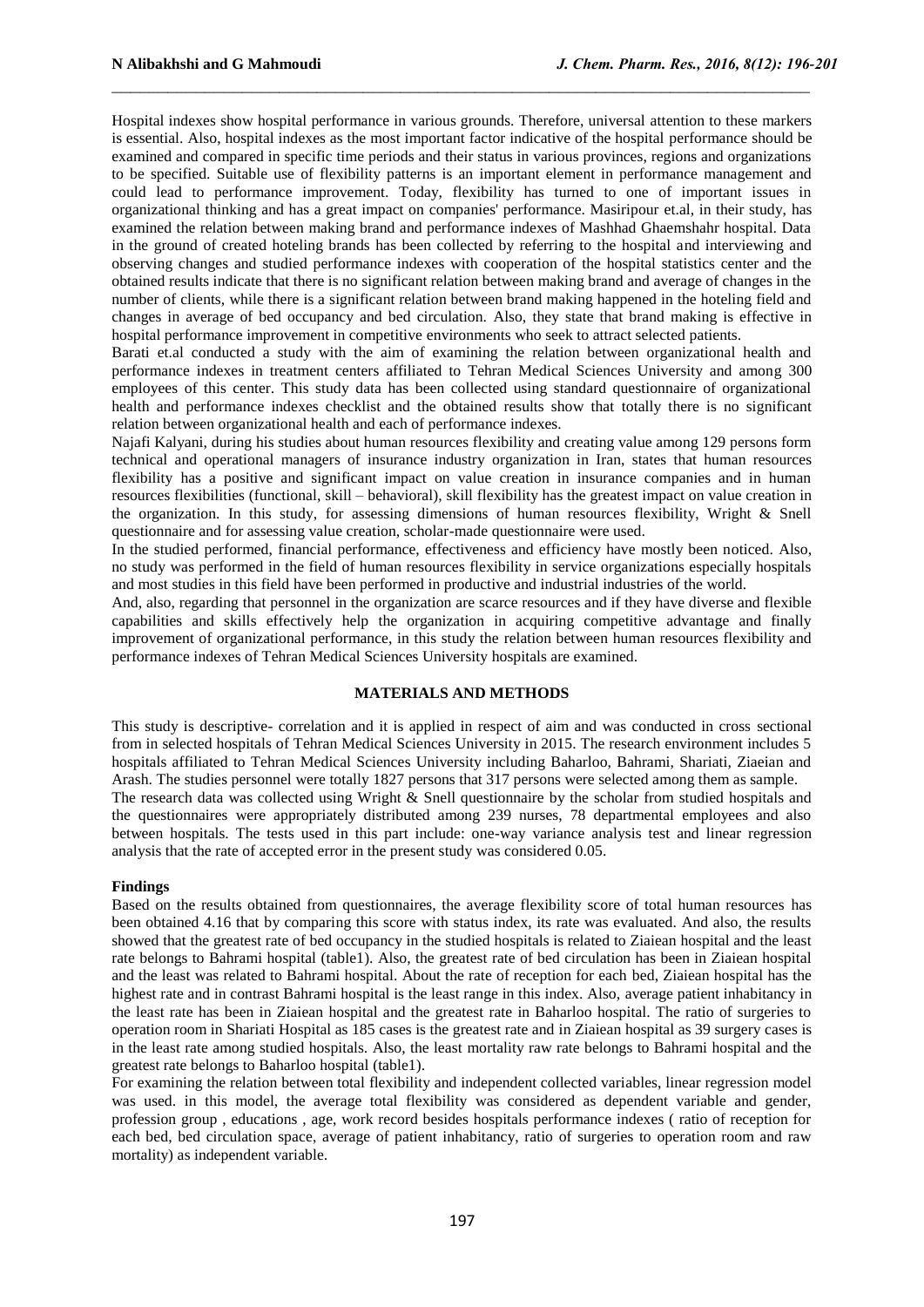| <b>Hospital</b><br>name | <b>Bed occupancy</b><br>percent | <b>Bed</b><br>circulation<br>ratio | <b>Reception</b><br>ratio for<br>each bed | Bed<br>circulation<br>space | Average of<br>patient<br>inhabitancy | The ratio of<br>surgeries to<br>operation<br>room | Raw<br>mortality |
|-------------------------|---------------------------------|------------------------------------|-------------------------------------------|-----------------------------|--------------------------------------|---------------------------------------------------|------------------|
| Bahrami                 | 80.3                            | 8.2                                | 8.4                                       | 0.23                        | 2.7                                  | 53                                                | 0.26             |
| Arash                   | 92                              | 10.1                               | 10.2                                      | 0.26                        |                                      | 136                                               | 0.31             |
| Baharloo                | 83.8                            | 8.3                                | 8.7                                       | 0.6                         |                                      | 152                                               | 1.12             |
| Shariati                | 91.1                            | 9.6                                | 9.1                                       | 0.35                        | 2.3                                  | 185                                               | 0.31             |
| Ziaian                  | 92.2                            | 10.3                               | 10.4                                      | 0.36                        | 1.9                                  | 39                                                | 0.94             |

#### **Table1: Statistics relating to performance indexes of studied hospitals in the first 6 months of 2016**

 $\_$  , and the contribution of the contribution of  $\mathcal{L}_\mathcal{A}$  , and the contribution of  $\mathcal{L}_\mathcal{A}$ 

But after using backward stepwise method for model fitting, only the impact of variables of occupation group, educations and bed circulation space remained in the model. For this model, modified R2 was calculated 0.204 (table2).

**Table2: Average of total flexibility and independent variables in studied units in selected hospitals of Tehran Medical Sciences University**

| Variable              |          | <b>Estimated factors</b> | <b>Standard deviation of estimated factors</b> | Test statistics (t) | p-value |
|-----------------------|----------|--------------------------|------------------------------------------------|---------------------|---------|
| width from origin     |          | 3.51                     | 0.168                                          | 20.91               | < 0.001 |
| occupation group      |          | 0.24                     | 0.0.69                                         | 3.55                | < 0.001 |
| educations            | bachelor | 0.56                     | 0.116                                          | 4.79                | < 0.001 |
|                       | master   | 0.96                     | 0.131                                          | 7.32                | < 0.001 |
| bed circulation space |          | $-0.64$                  | 0.229                                          | $-2.8$              | 0.005   |

Associate diploma group has been considered as reference group in educations variable. Regarding the above model, by modifying the impact of other variables, on average total flexibility in the departmental-financial group 0.24 units is more than nursing group. Also, by modifying the impact of other variables, on average total flexibility median in people with bachelor's degree is 56% unit and in people with master's degree 96% unit more than people who have associate degree. About the variable of bed circulation space, by modifying the impact of other variables, by increasing a unit in the bed circulation space on average, total flexibility average reduces 0.64 units. Modified  $R<sup>2</sup>$  mode is small which shows relative weakness of model for covering variability of predicted flexibility average (the closer this rate to 1, the model is better).

For examining hypotheses of model, p-p diagrams (Figure 1) and diagram of non-standardized fitted rates have been used against non-standardized model remainder (Figure 2).



**Figure 1: Normal diagram of standardized remainder transmittal**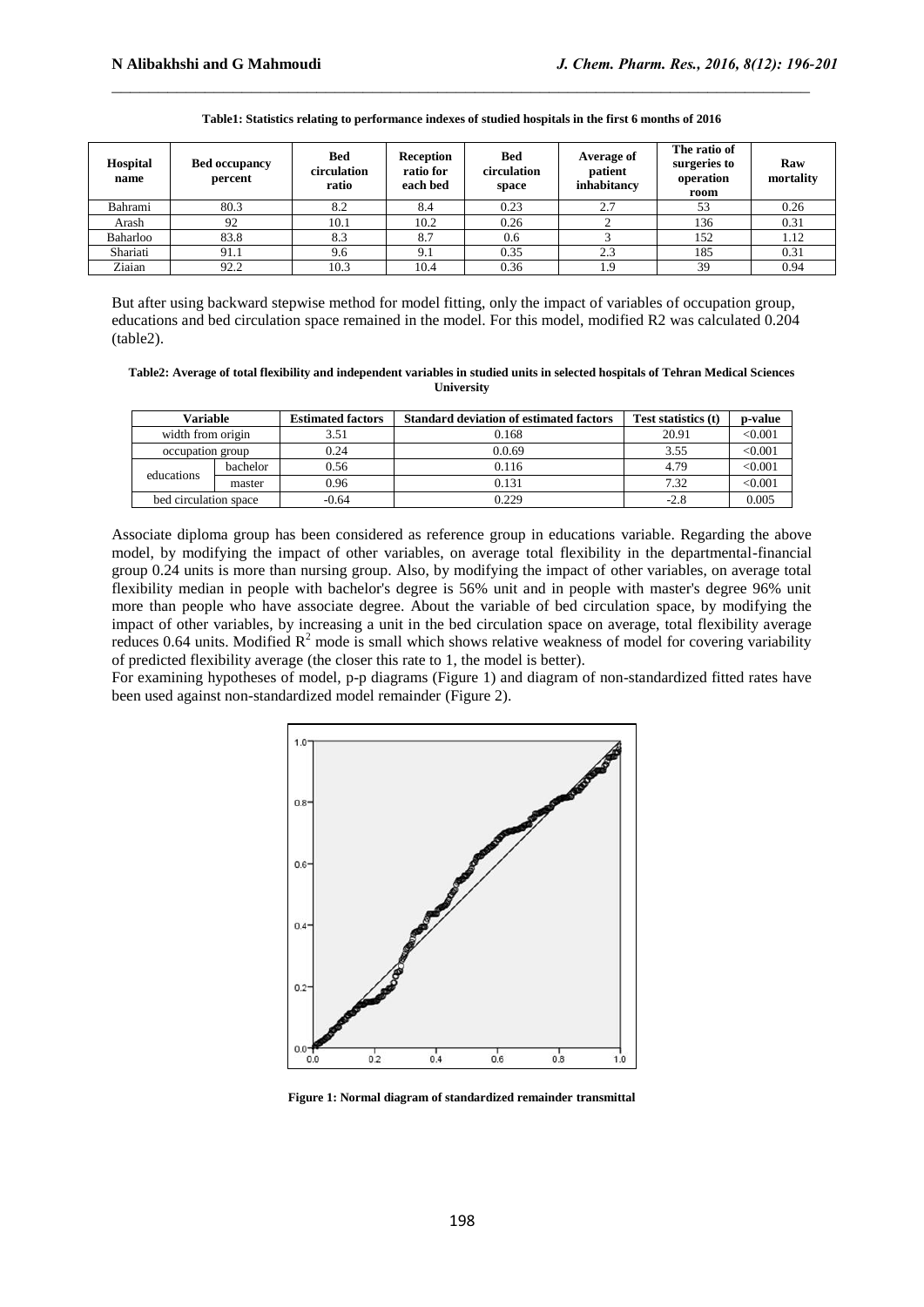

**Figure 2: Establishing the hypothesis of variance stability of error phrases**

#### **DISCUSSION**

Among service provider organizations in the society, health and treatment organizations and at the top of them hospitals due to preserving and promoting people health are very significant. So, in this study it has been tried to assess the rate of human resources flexibility and performance indexes of selected hospitals of Tehran Medical Sciences University and to determine the possible relation between variables for improving hospitals performance.

Regarding descriptive statistics of human resources flexibility and its components, personnel of selected hospitals of Tehran Medical Sciences University were in a high level in respect of human resources flexibility which includes: functional, skill and behavioral flexibility.

Nazaripour et.al, during their study under the title of the relation between organizational intelligence and human resources flexibility in knowledge organizations and Martin & Poueig in a study under the title of increasing personnel flexibility through human resources procedures obtained some results which are consistent with our study.

But Tabibi et.al in a study under the title of examining the relation between human resources flexibility with performance indexes of Islamic Azad University obtained results which were in contrast with our study.

One of reasons that in studied hospitals personnel flexibility is high could be considered high application of human resources procedures like job circulation and job enrichment. Flexibility in the organization could cause increasing of human aspects in work, provide more job security for personnel and results in job attraction and the possibility of enjoying various jobs. Regarding that flexible personnel have diverse skills and have the ability to do various duties, the organization needs to attract new forces for performing diverse tasks and requiring new skills and as a result flexibility leads to reduction of attraction and using human resources costs. As it was said, fortunately in the studied hospitals human resources flexibility is high and then hospitals undergo little costs for attraction and using human force.

Based on the results obtained and comparing them with Ministry of Health, Treatment and Medical Training standards the studied hospitals were in an undesirable status in respect of bed circulation ratio which indicated the rate of occupancy and emptiness of a bed in a given period and also in respect of reception rate for each bed of Tehran Medical Sciences University, they had undesirable conditions.

Regarding that bed occupancy percent of selected hospitals of the present study is high, this could result from long inhabitancy length, frequency and domination of chronic patients, unnecessary provision of some medical services , long and unnecessary hospitalization , high reference of patients with severe diseases.

About the bed circulation space and medium patient inhabitancy, the studied hospitals had desirable status which indicates high efficiency and effectiveness and desirable use of resources in the present study hospitals.

Raw mortality percent in hospital is in desirable condition and in Bahrami hospital raw mortality percent is much lower than 4 other hospitals. Maybe, the reason that Bahrami raw mortality percent is low is that this is children general hospital with 3 NICU beds and mortality rate in this type of hospital is very low.

About the ratio of surgeries to operation room, it should be mentioned that Dr. Shariati Hospital had more desirable conditions comparing other hospitals, the great number of operation rooms and many clients form cities could be the reason of this.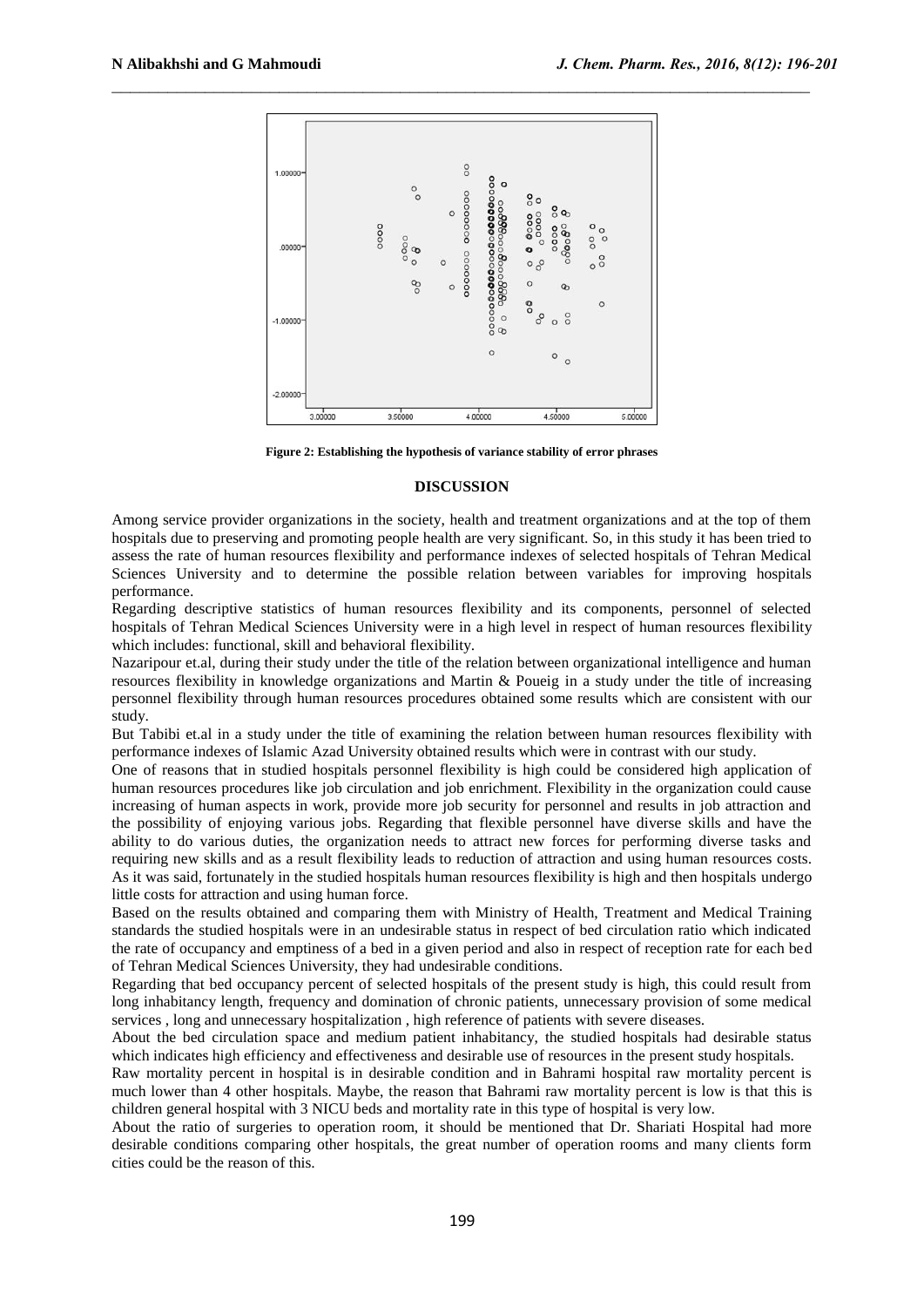High occupancy percent of studied hospitals confirms this point that the present facilities in hospitals are efficiently used. Of course, if the number of hospitalized patients increases but bed increase is not so proper, this causes increase of bed occupancy percent.

 $\_$  , and the contribution of the contribution of  $\mathcal{L}_\mathcal{A}$  , and the contribution of  $\mathcal{L}_\mathcal{A}$ 

The results of this study showed a relation between total flexibility of human resources with one of performance indexes of hospitals. And that is bed circulation space, on average total flexibility mean decreases.

Amerion et.al in a study under the title of examining the method of managing selected hospitals of armed forces and its relation with hospital performance indexes showed that there is no significant relation between hospital leadership and managing style and performance indexes.

Barati et.al in his study under the title of examining the relation between organizational health and performance indexes in medical centers affiliated to Tehran Medical Sciences University showed that generally there is no statistically significant relation between organizational health and performance indexes.

Moreover, Arab et.al in a study under the title of the relation of leadership styles of hospitals managers with hospital performance indexes found out that there is no statically significant relation between managers leadership styles ( consultative, participatory, benevolent-authoritative, exploitative authoritative) with hospitals performance indexes. Nasiripour et.al in their study on brand making relation with performance indexes of Mashhad Ghaemshahr hospital states that brand making is effective in improving hospital performance in competitive environments which seek to selectively attract patients. Then, we can expect that receiving patients and their performance indexes are not influenced by personnel flexibility.

Ming Chang et.al performed a study under the title of the impact of human resources flexibility and customer satisfaction on organizational effectiveness in a governmental company, but this study's findings showed that there is no significant relation. In the present study, regarding that they are in relation to human life, personnel flexibility is in a high level in functional and skill dimensions and regular in-service training causes increasing of people flexibility. Gita Koomari & Comar Pradhan in a study under the title of human resources flexibility and organizational effectiveness with approach of personnel organizational citizenship behavior and the aim of personnel from staying in the organization, concluded that with the aid of human resources flexibility, an organization could maximize its innovative function. In this study, due to sensitivity of patient life, innovative performance has no place and mostly, action speed and flexibility of personnel is determining.

But, Fattahi et.al in the organization research and studying the impact of working systems with high performance on its performance and examining the intermediate role of human resources flexibility in commercial companies, Najafi Kayani in studying the relation of human resources flexibility and value creation in insurance companies, Batachari et.al in studying the impact of flexibility on personnel skill and behavior and human resources activities on the company performance , Sin Vi in research of analyzing human resources flexibility in the company level, Farasar & Walbi in the study of effective group work: increasing role of task flexibility and Katar & Set in the research of examining environmental dynamicity, human resources flexibility and the companies performance somehow state existence of relation between human resources flexibility and the organization performance that these studies were not consistent with our work.

Human resources flexibility is significant for the organization due to unique capability and competitive advantage and the created competitive advantage causes value increase in the organization. Also, Chang et.al in a study under the title of the relation of human resources management system flexibility and market attraction capacity, showed replication and adaptability of productive companies that these three variables as important aspects of company performance have a positive relation with flexibility of human resources. As it is specified, these studies results are not consistent with the results of the present study.

#### **CONCLUSION**

The reason of this could be the difference in study environment, since the present study environment, hospital, is a health treatment center but the environment of the mentioned studies are industrial ,productive and service companies and they are different in the type of service they provide. In hospitals, health services are provided for all people and since health is one of main needs of society and all people require receiving health services, so unlike other organizations, there is no competitive advantage between hospitals, especially training hospitals, so that we can say that the reason of lack of relation between hospitals performance indexes in each of mentioned studies and in the present study with other variables is that since there are many intervening factors like the hospital geographic location, policies governed on the hospital, the income rate of each hospital, which influence indexes and perhaps human resources flexibility and other variables of the mentioned study are among some factors effective in this ground. For omitting the impact of these intervening factors, it is required that samples to become similar in respect of other intervening factors and just the impact of human resources flexibility and other mentioned variables on the hospital performance indexes to be studied.

### **ACKNOWLEDGMENT**

Hereby, we appreciate efforts of all authorities and participating units in this study.